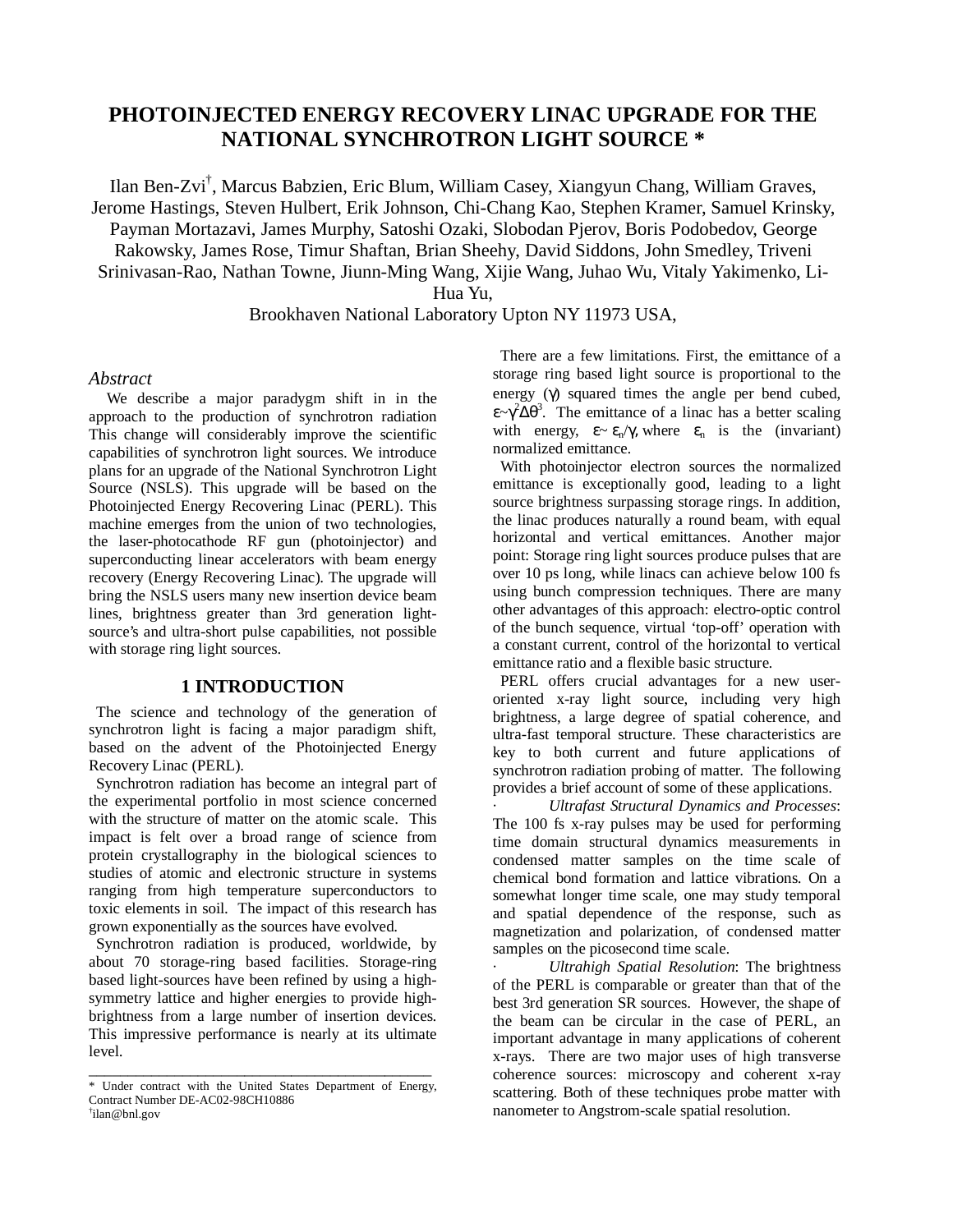· *Ultrasmall Membrane Proteins*: Because of the extraordinary brightness of PERL, it can be expected to play an important role in addressing one of the most difficult problems in protein crystallography, i.e. solving the structures of membrane proteins.

# **2 UNDERLYING TECHNOLOGIES**

The PERL is a product of two basic, relatively new but well understood techniques: The photoinjector (short for laser photocathode RF electron gun) and the superconducting energy recovery linac. The photoinjector is the best source for the production of high-brightness electron beams. The superconducting energy recovery linac can deliver non-stored, highcurrent electron beams. Used in unison in the PERL these techniques promise to deliver non-stored, highbrightness, high-average-current, short-pulse electron beams.

### *2.1 Photoinjector Technology*

The laser-photocathode RF gun (photoinjector) increased the brightness of linacs by orders of magnitude, making it possible to plan X-ray Free-Electron Lasers. Bunch compression has been developed to increase longitudinal beam brightness at the SLC at SLAC. It has been recognized that electron linacs with photoinjectors can provide GeV energy electron beams with a low emittance [1] and very short pulses [2]. That is why all currently proposed X-ray Free-Electron Laser designs are based on photoinjected linacs. The photoinjector is capable of generating a very high field on the cathode since there are no insulators to limit the electric field gradient and RF breakdown limits are many 10's of MV/m, sometimes over 120 MV/m. Thus the electron bunch is accelerated rapidly, minimizing the time spent at low velocities where space charge forces lead to emittance growth. In addition, the high field allows for a very high current emission, and the photoemission (with powerful lasers and high quantum efficiency cathodes) allow for a high current density, thus to a high beam brightness.

 The PERL requires a CW operation of the photoinjector. The device that came closest to this requirement is the Boeing photoinjector [3].

 The 433 MHz Boeing gun has been operated at a 25% duty factor with an average current of 135 mA during the macropulse, driven by a 13-watt laser on the photocathode. A system at a similar frequency was designed for a high power FEL [4].

 The Boeing photoinjector (or one of the other alternative designs) can be improved considerably, leading to the parameters required for the PERL operation of the photoinjector gun. Producing the relatively high currents (~200 mA) anticipated for the PERL represents one of the most challenging development areas of this source. The key issue in this case is the development of a robust photocathode

design and environmental structures. Thus additional R&D work must be done on the photoinjector and its laser to achieve the average current and brightness targets for the PERL. Considerable information on various options for a photoinjector for PERL can be found in a recent workshop [5]

### *2.2 Superconducting Energy Recovery Linac*

 The linac can be based on TESLA type structures or similar devices; a comprehensive summary on the performance of TESLA cavities can be found in B. Aune et al.[6].

The TESLA type cavities are very well known (from work at DESY, Stanford, industry). They are available commercially from a number of manufacturers. The shunt impedance is  $R/O = 1036\Omega$  and the cavity length is 1.038m. We will specify the unloaded quality factor at  $Q_0=1.5x10^{10}$  at a temperature of 2K and at a field of 20MV/m. At this level the refrigeration power is 26 W/cavity, thus for 3 GeV, 150 cavities require a refrigeration power of 4 kW.

The Energy Recovering Linac (ERL) was proposed initially for high-energy physics applications in 1965 [7]. In an energy recovering linac, a beam is accelerated to the energy required for the application (say 3 to 6-GeV for the generation of x-rays), and returned to the linac 180 degrees out of phase with respect to the accelerated electrons. In this way the returning high-energy electrons are decelerated, and they recycle their energy to the RF field to provide most of the power necessary to accelerate the entering electrons.

Thomas Jefferson National Accelerator Facility has recently demonstrated the efficacy of the principle, for an infrared FEL application, in producing a 5 mA average current in a 45 MeV linac with an essentially undetectable power loss in the linac. [8]

The use of a non-stored-beam linear accelerator for X-ray light source applications rather than a conventional storage ring was proposed several years ago by scientists in the Budker Institute of Nuclear Physics in Novosibirsk [9].

# **3 BEAM DYNAMICS AND OPTICS**

The Photoinjected Energy Recovery Linac design study at the NSLS is considering the feasibility of a new synchrotron light source based on a 3-6 GeV energy recovering superconducting linac initiated by a photoinjected gun. To be a competitive light source the photoinjector must provide high brightness electron beams with a normalized transverse emittance of 0.5-1 mm-mrad and a bunch charge per of 0.15-0.45 nC at a rep rate of 0.43-1.3 GHz. A companion paper in this conference [10] provides an assessment of the beam dynamics issues that are critical to preserving the high brightness beams in the energy recovery linac and the return leg, including coherent synchrotron radiation effects.